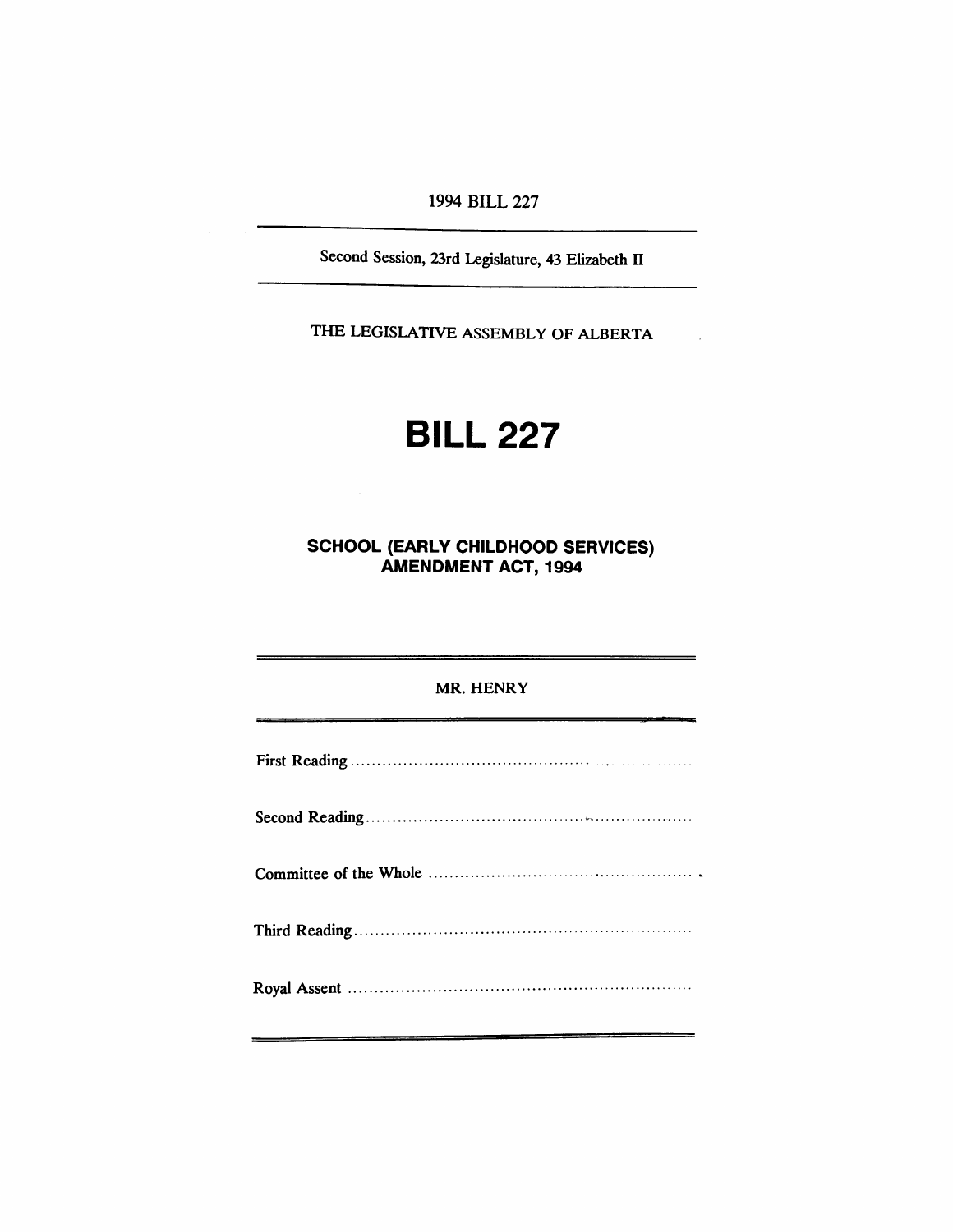*Bill* 227 *Mr. Henry*

## BILL 227

#### 1994

### SCHOOL (EARLY CHILDHOOD SERVICES) AMENDMENT ACT, 1994

*(Assented to* , 1994)

HER MAJESTY, by and with the advice and consent of the Legislative Assembly of Alberta, enacts as follows:

- *1 The School Act is amended by this Act.*
- *2 Section* 24 *is amended*
	- *(a) in subsection* (1) *by striking out* "or with the approval of the Minister, a person may" *and substituting* "shall";
	- *(b) by adding the following after subsection* (1):
		- (1.1) A person may provide an early childhood services program under subsection (1) with the approval of the Minister.
		- (1.2) An early childhood services program offered pursuant to this section must be for a minimum of 400 hours per school year.
- *3 The following is added after section* 159.1(7):

(8) Notwithstanding any other provision of this Act, a board may use funds paid to it from the Alberta School Foundation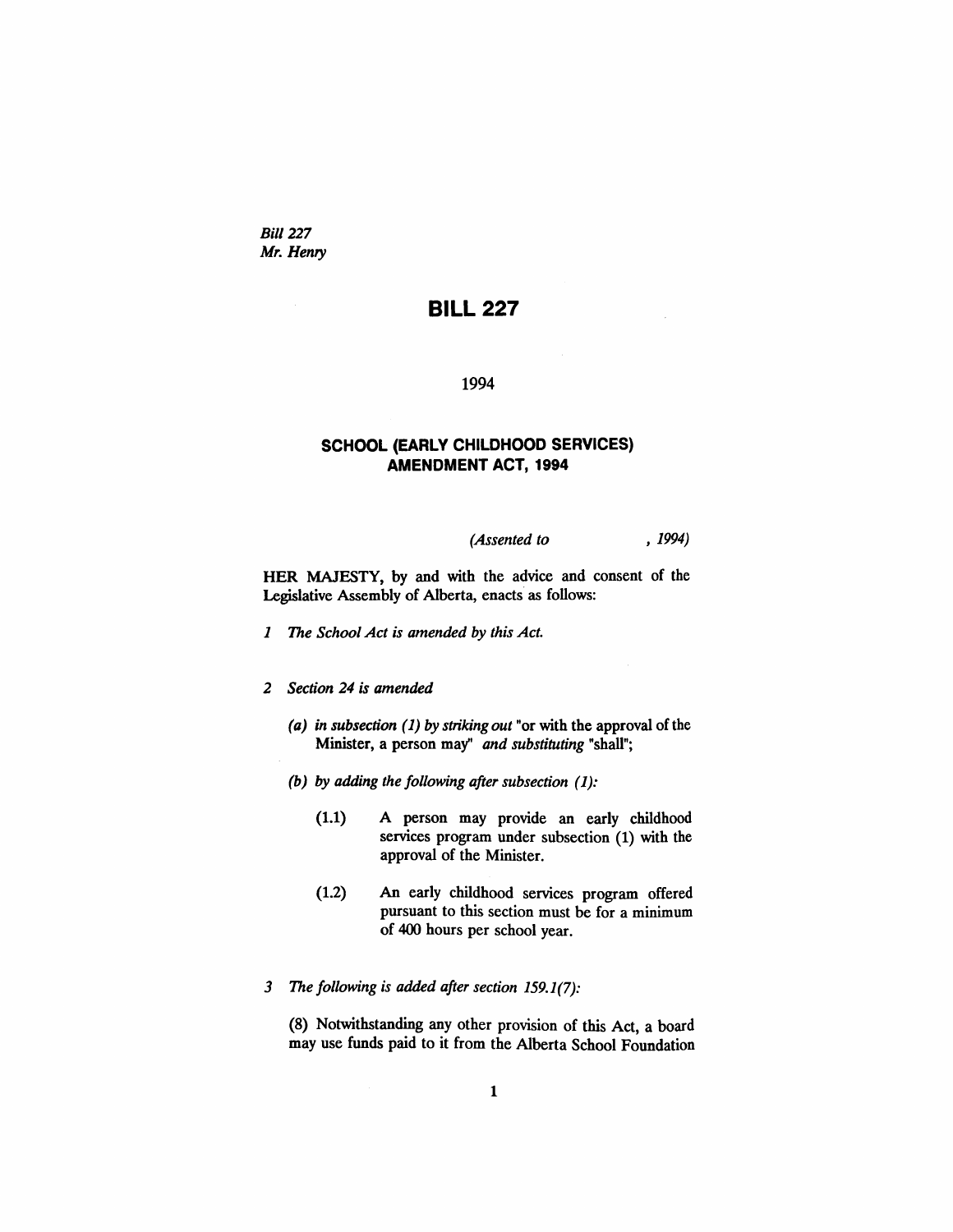### **Explanatory Notes**

1 Amends chapter S-3.1 of the Revised Statutes of Alberta 1988.

#### 2 Section 24.1 presently reads:

*24(1) A board or, with the approval of the Minister, a person may provide* an early childhood services program to

- *(a) a child who, as of September* 1, *is younger than* 6 *years of age, if the parent of the child agrees, or*
- *(b) a student,* if *the parent of the student and the board are of the opinion that the program will benefit the student.*